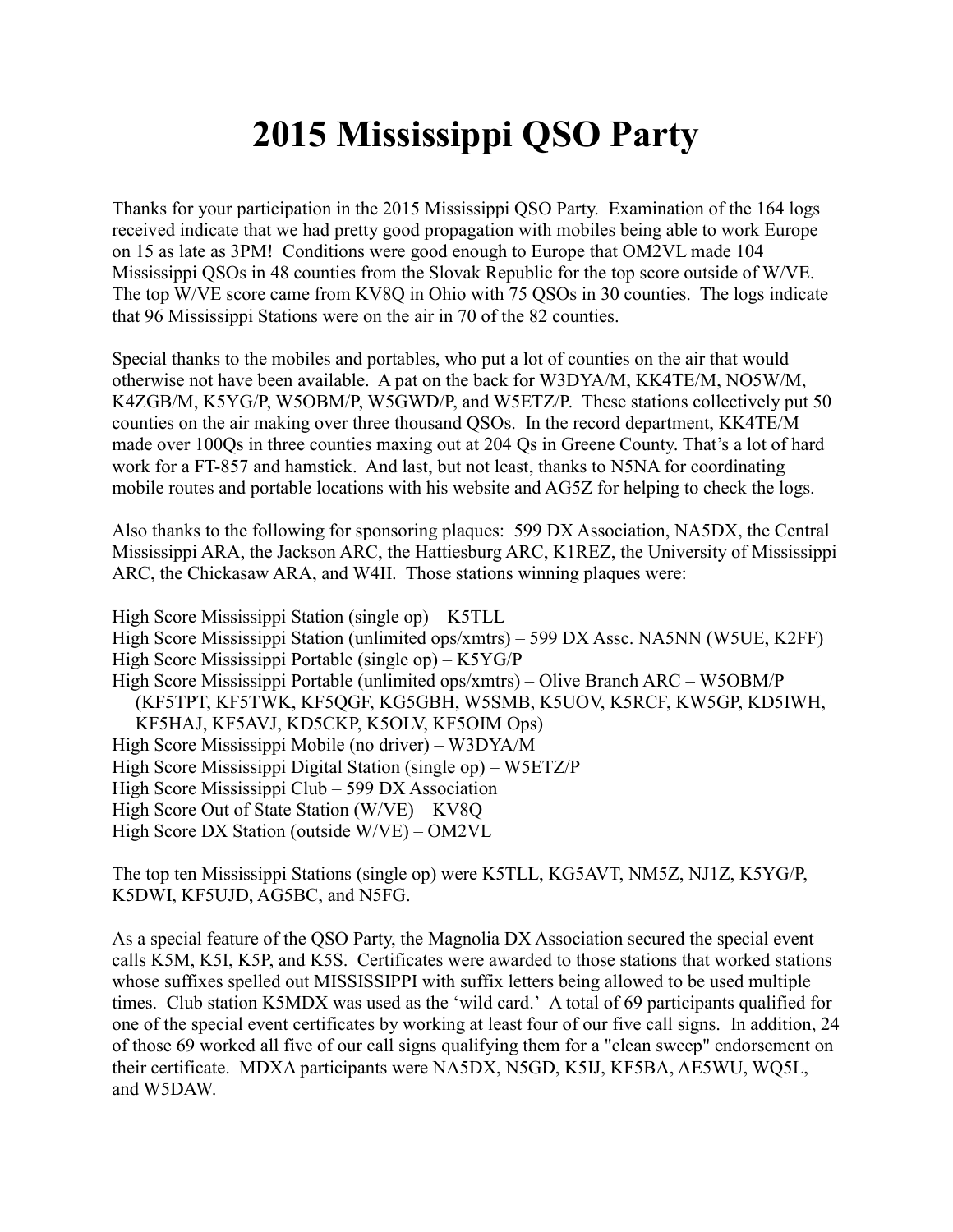The MSQP results are being sent out by email to those who provided an email address (save that postage!), or otherwise by snail mail. Those eligible for plaques and certificates will received them somewhat later by snail mail. Remember next year the QSO Party will be held the first full weekend of April. Put April 2-3, 2016 on your long range calendar!

The results are provided below. Note that the numerical columns are QSO Points (1 SSB and 2 CW/digital), multipliers worked, and final score

| Adams     | NO5W/M   | 20    | 8   | 160     |
|-----------|----------|-------|-----|---------|
| Alcorn    | K4ZGB/M  | 14    | 6   | 84      |
| Amite     | NO5W/M   | 54    | 17  | 918     |
| Attala    | W3DYA/M  | 34    | 13  | 442     |
| Carroll   | W3DYA/M  | 72    | 22  | 1,584   |
| Chickasaw | K4ZGB/M  | 40    | 15  | 600     |
| Choctaw   | W3DYA/M  | 146   | 30  | 4.380   |
| Claiborne | W5GLA    | 27    | 21  | 567     |
| Clay      | W3DYA/M  | 80    | 22  | 1,760   |
|           | K4ZGB/M  | 46    | 17  | 782     |
| Copiah    | KG5AVT   | 498   | 74  | 36,852  |
| DeSoto    | W5OBM/P* | 615   | 91  | 55,965  |
|           | W5KDM    | 74    | 31  | 2,294   |
| Forrest   | N5FG     | 181   | 79  | 14,299  |
|           | NO5W/M   | 56    | 18  | 1,008   |
| Franklin  | NO5W/M   | 56    | 11  | 616     |
| George    | KK4TE/M  | 167   | 54  | 9,018   |
| Greene    | KK4TE/M  | 204   | 51  | 10,404  |
| Hancock   | NA5NN *  | 1,552 | 106 | 164,512 |
|           | NO5W/M   | 52    | 17  | 884     |
| Harrison  | AE5TR    | 285   | 51  | 14,535  |
|           | AG5CC    | 190   | 49  | 9,310   |
| Itawamba  | W3TWD    | 72    | 31  | 2,232   |
|           | K4ZGB/M  | 8     | 8   | 128     |
| Hinds     | K5XU     | 222   | 47  | 10,434  |
|           | K1JHS    | 43    | 27  | 1,161   |
| Humphreys | W3DYA/M  | 128   | 29  | 3,712   |
| Issaquena | W3DYA/M  | 76    | 21  | 1,596   |
| Jackson   | K5YG/P   | 451   | 72  | 32,472  |
|           | KA5DON   | 125   | 41  | 5,125   |
|           | KK4TE/M  | 94    | 38  | 3,572   |
| Jasper    | KK4TE/M  | 91    | 33  | 3,003   |
|           | W3DYA/M  | 66    | 24  | 1,584   |
|           | WV1Q     | 30    | 23  | 690     |
| Jefferson | NO5W/M   | 56    | 18  | 1,008   |
| Jones     | KK4TE/M  | 96    | 36  | 3,456   |
|           | WD5CCA   | 31    | 20  | 620     |

## **In-State Results**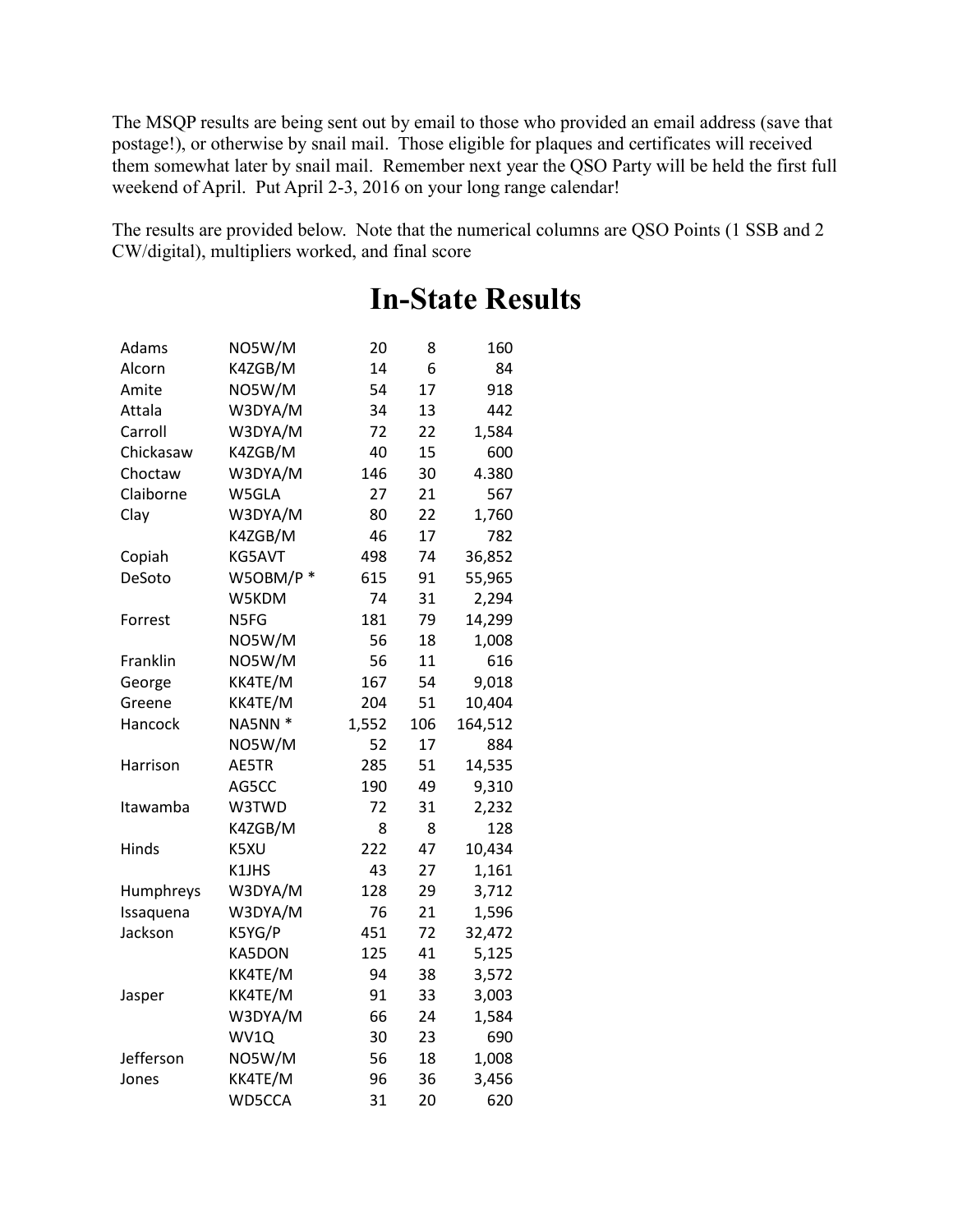| Lamar                           | AG5Z ** | 1,004 | 111 | 111,444 |  |
|---------------------------------|---------|-------|-----|---------|--|
|                                 | K5TLL   | 408   | 104 | 42,432  |  |
|                                 | NJ1Z    | 496   | 67  | 33,232  |  |
| Lauderdale                      | KK4TE/M | 52    | 24  | 1,248   |  |
| Leake                           | W3DYA/M | 34    | 13  | 442     |  |
| Lee                             | K4ZGB/M | 62    | 22  | 1,364   |  |
| LeFlore                         | W3DYA/M | 72    | 22  | 1,584   |  |
| Lincoln                         | K5DWI   | 404   | 72  | 29,088  |  |
|                                 | WB5ASP  | 80    | 37  | 2,960   |  |
|                                 | NO5W/M  | 40    | 17  | 680     |  |
| Lowndes                         | W3DYA/M | 80    | 22  | 1,760   |  |
|                                 | K4ZGB/M | 50    | 19  | 950     |  |
| Marion                          | NO5W/M  | 54    | 19  | 1,026   |  |
| Monroe                          | K4ZGB/M | 78    | 21  | 1,638   |  |
| Montgomery                      | W3DYA/M | 124   | 30  | 3,720   |  |
| Neshoba                         | W3DYA/M | 122   | 31  | 3,782   |  |
| Newton                          | W3DYA/M | 66    | 24  | 1,584   |  |
| Noxubee                         | W7DAJ   | 42    | 21  | 882     |  |
| Oktibbeha                       | W3DYA/M | 146   | 30  | 4,380   |  |
|                                 | K4ZGB/M | 52    | 17  | 884     |  |
| Pearl River                     | AB6Z    | 237   | 56  | 13,272  |  |
|                                 | NO5W/M  | 68    | 20  | 1,360   |  |
| Perry                           | KK4TE/M | 75    | 30  | 2,250   |  |
| Pike                            | NM5Z    | 558   | 62  | 34,596  |  |
|                                 | NO5W/M  | 42    | 13  | 546     |  |
| Pontotoc                        | NI5F    | 175   | 53  | 9,275   |  |
|                                 | K4ZGB/M | 56    | 19  | 1,064   |  |
| Prentiss                        | K4ZGB/M | 28    | 11  | 308     |  |
| Rankin                          | AG5BC   | 259   | 65  | 16,835  |  |
| Scott                           | K1REZ   | 68    | 23  | 1,564   |  |
|                                 | W3DYA/M | 34    | 13  | 442     |  |
| Sharkey                         | W3DYA/M | 76    | 21  | 1.596   |  |
| Stone                           | KF5UJD  | 314   | 57  | 17,898  |  |
| Sunflower                       | W3DYA/M | 126   | 29  | 3,654   |  |
| Tallahatchie                    | W5ETZ/P | 183   | 52  | 9,516   |  |
| Tippah                          | K4ZGB/M | 50    | 17  | 850     |  |
| Tishomingo                      | W5TCR * | 121   | 34  | 4,114   |  |
| Union                           | K4ZGB/M | 46    | 17  | 782     |  |
| Walthall                        | NO5W/M  | 54    | 20  | 1,080   |  |
| Warren                          | W5XX ** | 963   | 111 | 106,893 |  |
| Wayne                           | KK4TE/M | 132   | 37  | 4,884   |  |
| Webster                         | W3DYA/M | 124   | 30  | 3,720   |  |
| Wilkinson                       | NO5W/M  | 48    | 16  | 768     |  |
| Winston                         | W3DYA/M | 122   | 31  | 3,782   |  |
| Check Logs: KG5DBW, WQ5L, KK5OQ |         |       |     |         |  |

\* unlimited ops/xmtrs \*\* not eligible for awards; QSO Party Staff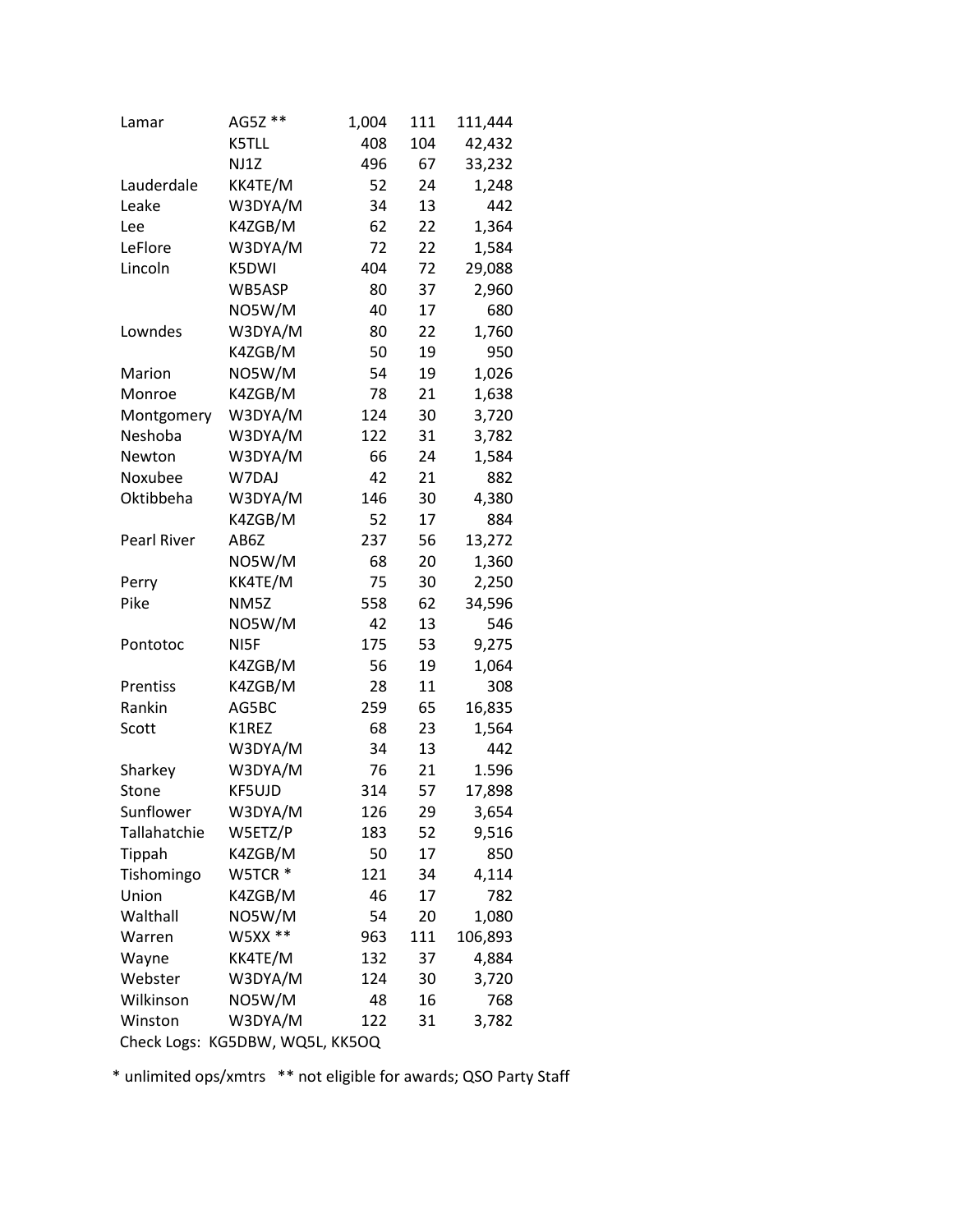## **Special Event Stations**

(non-competive category)

| 502 |      | 67 33.634 |
|-----|------|-----------|
| 450 |      | 62 27.900 |
| 441 | 60 - | 26.460    |
| 395 |      | 55 21,725 |
| 377 |      | 54 20.358 |
|     |      |           |

## **Out of State**

| <b>CT</b>      | N1NN          | 34             | 9              | 306   |
|----------------|---------------|----------------|----------------|-------|
|                | W1/YO1ARY     | 16             | 8              | 128   |
|                | KC1AXJ        | 13             | 9              | 117   |
| MA             | N1RLR         | 14             | 11             | 154   |
| <b>NH</b>      | W1END         | 106            | 29             | 3,074 |
| R <sub>l</sub> | KA1REO        | 1              | $\overline{1}$ | 1     |
| <b>NJ</b>      | W2CVW         | 88             | 28             | 2,464 |
|                | KE2D          | 21             | 10             | 210   |
| <b>NY</b>      | N2SQW         | 8              | 6              | 48    |
| MD             | K3MAW         | 13             | 11             | 143   |
|                | K4EET         | 7              | 7              | 49    |
|                | KC3ASH        | $\overline{2}$ | 2              | 4     |
| PA             | KQ3F          | 110            | 32             | 3,520 |
|                | ND3R          | 78             | 29             | 2,262 |
|                | N3RJ          | 70             | 28             | 1,960 |
|                | N3KR          | 40             | 14             | 560   |
|                | WA3AAN        | 28             | 10             | 280   |
|                | <b>KB3ORR</b> | 7              | 7              | 49    |
| <b>FL</b>      | KN4Y          | 90             | 25             | 2,250 |
|                | W4IND         | 14             | 11             | 154   |
| GA             | K4BAI         | 25             | 10             | 250   |
|                | KB4KBS        | 20             | 11             | 220   |
|                | KD4QMY        | 10             | 4              | 40    |
|                | K4VBM         | 2              | $\overline{2}$ | 4     |
| KY             | KM4FO         | 25             | 10             | 250   |
|                | ND4X          | 10             | 6              | 60    |
| <b>NC</b>      | AA4FU         | 56             | 12             | 672   |
|                | N4LAG         | 16             | 16             | 256   |
|                | <b>KK4MOV</b> | 7              | 6              | 42    |
| SC             | WN4AFP        | 116            | 38             | 4,408 |
|                | KG4IGC        | 53             | 28             | 1,484 |
| ΤN             | W4BCG         | 34             | 11             | 374   |
|                | NA4K          | 24             | 8              | 192   |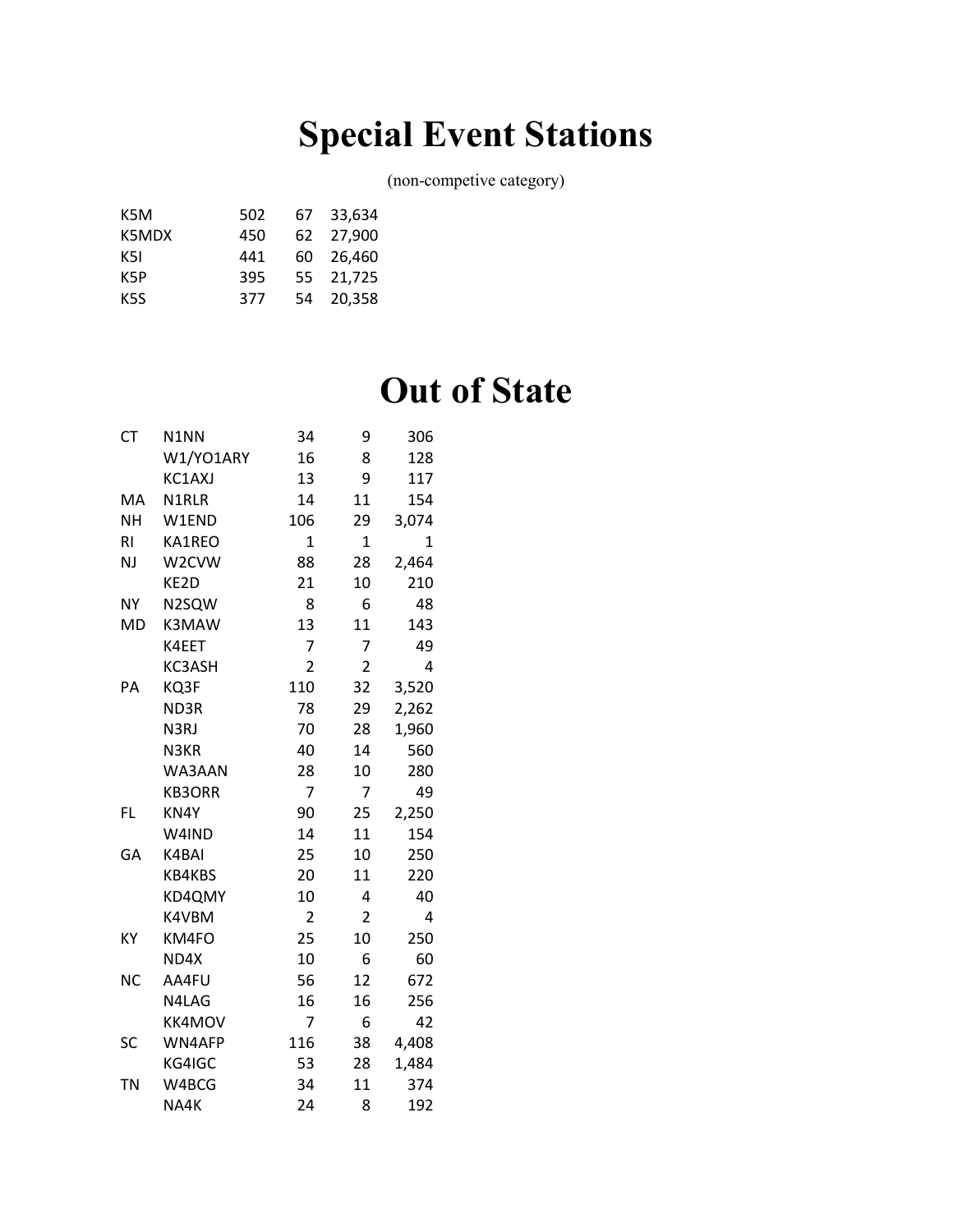|           | W4BK          | 21             | 8              | 168   |
|-----------|---------------|----------------|----------------|-------|
| VA        | N3TG          | 40             | 21             | 840   |
|           | <b>WOMPM</b>  | 19             | 14             | 266   |
|           | N3KN          | 18             | 12             | 216   |
|           | W4ZPR         | 22             | 7              | 154   |
| AR        | KD5ILA        | 27             | 15             | 405   |
| LA        | AC5O          | 34             | 14             | 476   |
|           | WM5H          | 21             | 8              | 168   |
| <b>NM</b> | NM5WB         | 11             | 7              | 77    |
| OK        | AF5CC         | 59             | 18             | 1,062 |
|           | W0HGJ         | 2              | 2              | 4     |
| тх        | WA2VYA        | 125            | 31             | 3,875 |
|           | WA8ZBT        | 77             | 24             | 1,848 |
|           | K5TIA         | 58             | 17             | 986   |
|           | KF5WFL        | 22             | 15             | 330   |
|           | W5ASP         | 36             | 14             | 504   |
|           | NW5Q          | 17             | 10             | 170   |
|           | W5QLF         | 18             | 6              | 108   |
|           | N5CWA         | 6              | 6              | 36    |
|           | <b>KF5NRS</b> | $\overline{2}$ | $\overline{2}$ | 4     |
| CA        | KQ6P          | 14             | 14             | 168   |
|           | AE6YB         | 6              | 6              | 36    |
|           | WZ6ZZ         | 5              | 4              | 20    |
|           | N6ENO         | 3              | 3              | 9     |
| AK        | KL7P          | 9              | 7              | 63    |
| AΖ        | W4ES          | 7              | 6              | 42    |
|           |               |                |                |       |
|           | N7TEW         | 3              | 2              | 6     |
| ID        | WB7CYO        | 11             | 9              | 99    |
| MT        | KJ9C          | 21             | 10             | 210   |
| <b>NV</b> | WA6LOC        | 5              | 4              | 20    |
| OR        | W7GF          | 38             | 9              | 342   |
|           | K7JKM         | 3              | $\overline{2}$ | 6     |
| <b>WA</b> | AB7RW         | 62             | 25             | 1,550 |
| <b>WY</b> | WY7AA         | 22             | 12             | 264   |
| MI        | WB8WKQ        | 46             | 23             | 1.058 |
| OH        | KV8Q          | 150            | 30             | 4,500 |
|           | N8OT          | 48             | 15             | 720   |
|           | <b>NS80</b>   | 34             | 14             | 476   |
|           | W8KNO         | 16             | 13             | 208   |
|           | K9NW          | 20             | 9              | 180   |
|           | N8ZKT         | 14             | 11             | 154   |
|           | N8TFD         | 11             | 9              | 99    |
|           | K3YP          | 18             | 4              | 72    |
| IL        | W9UIH         | 5              | 5              | 25    |
| IN        | KK9U          | 32             | 15             | 480   |
|           | W9SUN         | 20             | 13             | 260   |
|           | KU9V          | 14             | 12             | 168   |
|           | <b>KC9TTR</b> | 15             | 11             | 165   |